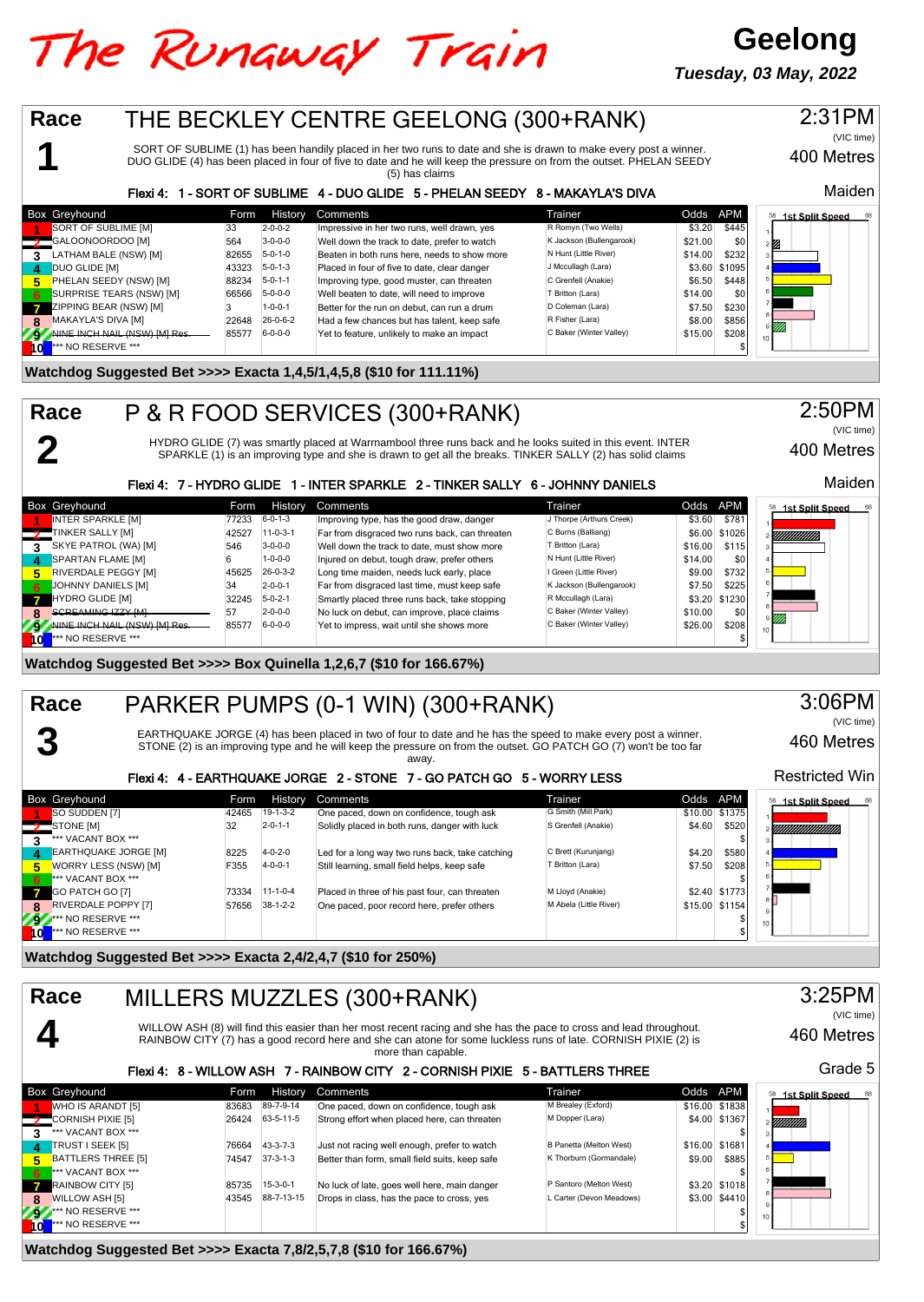### The Runaway Train **Tuesday, 03 May, 2022**MERV JENNINGS SIGNS (300+RANK) **Race** 3:49PM **5**

MAMBA BALE (6) was a smart 22.79 winner here in April and he looks very well graded in this event. WEIPA (7) has been consistent to date and he will get a nice cart across early on. REPLICANT (2) is better than his past few runs.

### Flexi 4: 6 - MAMBA BALE 7 - WEIPA 2 - REPLICANT 3 - ARCOBALENO

|                        | <b>Box Greyhound</b>      | Form  | History          | Comments                                       | Trainer                   | Odds APM       |                | 68<br><b>1st Split Speed</b><br>58 |
|------------------------|---------------------------|-------|------------------|------------------------------------------------|---------------------------|----------------|----------------|------------------------------------|
|                        | HONE YOUR SKILLS [6]      | 31884 | $27 - 2 - 3 - 4$ | Better than his past few runs, can run a drum  | C Brett (Kurunjang)       |                | \$10.00 \$1782 |                                    |
| $\mathcal{I}$          | REPLICANT [6]             | F6475 | $15 - 2 - 1 - 2$ | No luck of late, good muster, threat if steps  | M Katsiris (Thomastown)   |                | \$3.60 \$1895  | <u>Viitiitiitiitiitiit</u>         |
|                        | ARCOBALENO [6]            | 17745 | $9 - 2 - 0 - 1$  | Resuming, capable when fit, keep safe          | P Santoro (Melton West)   | \$8.00         | \$502          |                                    |
| $\boldsymbol{\Lambda}$ | <b>FAINT PERFUME [7]</b>  | 33283 | $27-1-4-6$       | Rarely wins but never too far away, place hope | T Boehmke (Lillicur)      |                | \$9.00 \$1965  |                                    |
| 5.                     | *** VACANT BOX ***        |       |                  |                                                |                           |                |                |                                    |
| -6                     | MAMBA BALE (NSW) [7]      | 3165  | $4 - 1 - 0 - 1$  | Cracking 22.79 winner here, hard to reel in    | D Coleman (Lara)          |                | \$2.60 \$1830  |                                    |
|                        | WEIPA [7]                 | 36152 | $7 - 1 - 1 - 1$  | Consistent to date, gets a cart across, danger | N Mckay (Strathfieldsaye) |                | \$6.00 \$2268  |                                    |
|                        | <b>EXFORD NORM [6]</b>    | 52437 | $37 - 2 - 4 - 4$ | Steady record here, wide the trip, tested      | J Mcintyre (Exford)       | \$12.00 \$1497 |                |                                    |
| 797                    | <b>*** NO RESERVE ***</b> |       |                  |                                                |                           |                |                | 10 <sub>1</sub>                    |
| $\mathbf{0}$           | *** NO RESERVE ***        |       |                  |                                                |                           |                |                |                                    |

**Watchdog Suggested Bet >>>> Trifecta 6,7/2,3,6,7/1,2,3,4,6,7 (\$10 - 41.67%)**

# NARDI PRODUCE (300+RANK)

BLUE RASPBERRY (1) is armed with a great turn of foot and she owns a slick 22.69 PB here. ZAMBORA BEAR (6) can<br>show early speed at times and he has been placed in four of seven here. COOL STORY BRO (8) can run a cheeky rac

### Flexi 4: 1 - BLUE RASPBERRY 6 - ZAMBORA BEAR 8 - COOL STORY BRO 5 - BISSAKA SPIDER

|              | <b>Box Greyhound</b>      | Form  | History          | Comments                                         | Trainer                 | Odds APM |                | 58 1st Split Speed |
|--------------|---------------------------|-------|------------------|--------------------------------------------------|-------------------------|----------|----------------|--------------------|
|              | <b>BLUE RASPBERRY [5]</b> | 71687 | $28 - 4 - 3 - 3$ | Quick PB here, good turn of foot, go close       | K Lloyd (Anakie)        |          | \$2.80 \$2955  |                    |
|              | ZIPPY CUSTOMER [5]        | 64357 | $39-4-1-5$       | Can move wide, slow early, needs the breaks      | P Pollutro (Morwell)    |          | \$12.00 \$2605 | YMMMM)             |
| 3            | PARASITE (SA) [5]         | 67775 | 72-4-11-9        | Struggled for a while now, needs to show more    | B Ender (St Albans)     |          | \$10.00 \$2016 |                    |
|              | SOUTHERN THUNDER [5]      | 76547 | 53-7-5-4         | Down on confidence, can improve, place claims    | K Quinn (Mt Moriac)     |          | \$9.00 \$2035  |                    |
| 5.           | BISSAKA SPIDER [5]        | 72876 | $50-4-2-5$       | Can show early speed at times, keep safe         | A Sacco (Invermay Park) |          | \$7.50 \$1507  |                    |
| 6.           | ZAMBORA BEAR (NSW) [5]    | 37766 | 93-14-10-17      | Has the speed to cross and lead, danger          | S Mannion (Balliang)    |          | \$4.00 \$1925  |                    |
|              | OLIINNI EE GIRLET [5]     | 87486 | $32 - 3 - 1 - 2$ | Just not racing well enough, look to others      |                         |          | \$8.00 \$1179  |                    |
|              | COOL STORY BRO [5]        | 75385 | 69-5-2-6         | Struggles here but has early speed, can threaten | N Hunt (Little River)   | \$10.00  | \$378          |                    |
| 22           | <b>*** NO RESERVE ***</b> |       |                  |                                                  |                         |          |                | 10 <sup>10</sup>   |
| $\mathbf{0}$ | *** NO RESERVE ***        |       |                  |                                                  |                         |          |                |                    |

**Watchdog Suggested Bet >>>> Quinella 1/5,6,8 (\$10 for 333.33%)**

#### OUTLINE PRINT DESIGN (300+RANK) **Race**

CHILLY BIN (8) is a highly talented speedster when fit and he is expected to fire after a freshen up. HEY VAIN ELAINE (1) has the good draw and she can atone for some luckless runs of late. JAKE SCAR (3) is back in form.

### Flexi 4: 8 - CHILLY BIN 1 - HEY VAIN ELAINE 3 - JAKE SCAR 6 - RAZZLE ANN

|           | Box Greyhound             | Form  | History          | Comments                                        | Trainer                   | Odds APM |                | 68<br><b>1st Split Speed</b><br>58 |
|-----------|---------------------------|-------|------------------|-------------------------------------------------|---------------------------|----------|----------------|------------------------------------|
|           | HEY VAIN ELAINE [5]       | 31778 | 59-9-5-4         | No luck of late, has the good draw, danger      | R Fisher (Lara)           |          | \$3.60 \$2090  |                                    |
|           | BAKALI GEORGE [5]         | 662T6 | 48-4-15-9        | Beaten in all three runs here, place preferred  | L Medcraft (Bullengarook) |          | \$9.00 \$2934  | Y <i>MMMMMMM</i>                   |
| ?         | JAKE SCAR [5]             | 86614 | $13 - 3 - 0 - 1$ | Back in form, good muster, can threaten         | K Tabb (Lara)             |          | \$3.20 \$2596  |                                    |
| 4         | MISS ANGEL DI [5]         | 57651 | 58-6-7-6         | Never headed last time, empty draw helps, place | L Carter (Devon Meadows)  |          | \$7.50 \$3677  |                                    |
| 5.        | *** VACANT BOX ***        |       |                  |                                                 |                           |          |                |                                    |
| 6         | RAZZLE ANN [5]            | 28341 | $21 - 3 - 3 - 4$ | Runner up in her only run here, must keep safe  | S Hanning (Newborough)    |          | \$6.00 \$3405  |                                    |
|           | ZIPPING WINSLET (NSW) [5] | 67178 | $22 - 4 - 3 - 4$ | Down on confidence, lacks early pace, tested    | R Coleman (Lara)          |          | \$12.00 \$3783 |                                    |
|           | CHILLY BIN [5]            | 87666 | 45-6-8-9         | Resuming, clear class edge, hard to hold out    | M Gibbons (Lara)          |          | \$4.80 \$3385  |                                    |
| <b>AV</b> | <b>*** NO RESERVE ***</b> |       |                  |                                                 |                           |          |                | 10 <sup>10</sup>                   |
|           | *** NO RESERVE ***        |       |                  |                                                 |                           |          |                |                                    |

**Watchdog Suggested Bet >>>> Win 8**

**6**

**7**

**Race**

| Race<br>TTS ELECTRICS (300+RANK) |                                                                                                                                                                                                                                                              |       |                  |                                                             |                        |          |                |                        |
|----------------------------------|--------------------------------------------------------------------------------------------------------------------------------------------------------------------------------------------------------------------------------------------------------------|-------|------------------|-------------------------------------------------------------|------------------------|----------|----------------|------------------------|
|                                  | GYARADOS (7) will find this a lot easier than his most recent racing and he can burn them off soon after box rise. ASTON<br>XAVIER (6) will appreciate the empty draw inside and he can work into the mix mid race. RIVERDALE TOMMY (8) is a<br>strong type. |       |                  |                                                             |                        |          |                |                        |
|                                  |                                                                                                                                                                                                                                                              |       |                  | Flexi 4: 7 - GYARADOS 6 - ASTON XAVIER 8 - RIVERDALE TOMMY  | - SUGAR BOLONEY        |          |                | Grade 5                |
|                                  |                                                                                                                                                                                                                                                              |       |                  |                                                             |                        |          |                |                        |
|                                  | <b>Box Greyhound</b>                                                                                                                                                                                                                                         | Form  | <b>History</b>   | Comments                                                    | Trainer                | Odds APM |                | <b>1st Split Speed</b> |
|                                  | <b>SUGAR BOLONEY [5]</b>                                                                                                                                                                                                                                     | 41565 | 65-4-10-13       | Rarely runs a bad race here, must keep safe                 | C Gason (Mount Moriac) |          | \$7.50 \$2793  |                        |
|                                  | $\sqrt{2}$ LIL SNOOZE [5]                                                                                                                                                                                                                                    | 74326 |                  | 104-11-16-22 Can unwind a strong finish, include in exotics | G Campbell (Anakie)    |          | \$10.00 \$3887 |                        |
| $\mathbf{R}$                     | BARBADOS DREAM [5]                                                                                                                                                                                                                                           | 77642 |                  | 111-10-17-14 Needs to lead, will get crowded, tough ask     | R Gatt (Bannockburn)   |          | \$16.00 \$2113 | Y <i>MMMMMM</i>        |
| $\mathbf{A}$                     | POWDER BURN (NSW) [5]                                                                                                                                                                                                                                        | 31877 | $51 - 7 - 6 - 8$ | Resuming, talented when fit, can run a drum                 | M Gibbons (Lara)       |          | \$6.00 \$1686  |                        |
| 5.                               | *** VACANT BOX ***                                                                                                                                                                                                                                           |       |                  |                                                             |                        |          |                |                        |
| 6                                | <b>ASTON XAVIER [5]</b>                                                                                                                                                                                                                                      | 41637 | 40-4-5-8         | Empty draw helps, can cross early on, danger                | G Campbell (Anakie)    |          | \$4.80 \$2684  |                        |

**RIVERDALE TOMMY [5]** 16435 89-8-10-11 Strong type, can stay wide, may threaten M Abela (Little River) \$8.00 \$3031<br>\*\*\* NO RESERVE \*\*\* **9 \*\*\*** NO RESERVE \*\*\* \$ **10** \*\*\* NO RESERVE \*\*\* \$

**Watchdog Suggested Bet >>>> Exacta 7/1,6,8 (\$10 for 333.33%)**

## 460 Metres Mixed 6/7

(VIC time)





400 Metres

Grade 5

(VIC time)

4:24PM

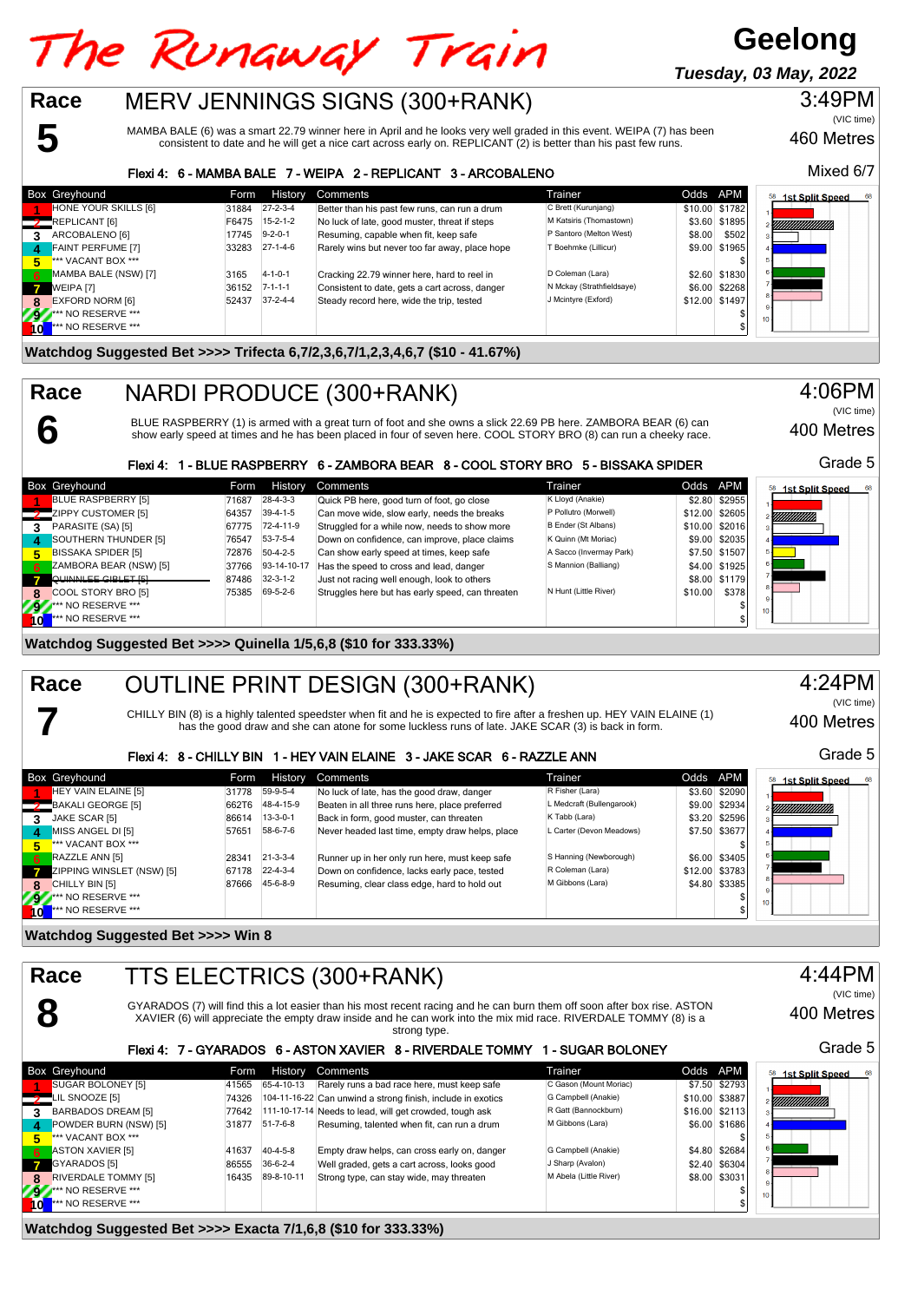# The Runaway Train

**Geelong**

**Tuesday, 03 May, 2022**



**9**

**10**

**11**

MY MAXIMUS (6) has been placed in two of three here and he has the speed to cross and lead throughout. TUZLA BALE (8) turned in a strong performance on debut and she will get plenty of room early on. HUMMINGBIRD HANA (2) has claims

### Flexi 4: 6 - MY MAXIMUS 8 - TUZLA BALE 2 - HUMMINGBIRD HANA 7 - CRIMSON ONYX

|     | <b>Box Greyhound</b>         | Form. | History         | Comments                                          | Trainer                   | Odds APM |                  | <b>1st Split Speed</b><br>68 |
|-----|------------------------------|-------|-----------------|---------------------------------------------------|---------------------------|----------|------------------|------------------------------|
|     | <b>CURLY TAIL [M]</b>        | 72784 | $6 - 0 - 2 - 0$ | Better than his past few runs, put in exotics     | M Lloyd (Anakie)          | \$9.00   | \$724            |                              |
|     | HUMMINGBIRD HANA (NSW) [M]   | 664   | $3 - 0 - 0 - 0$ | Showed good early burn last time, can threaten    | J Sharp (Avalon)          | \$4.60   | \$115            | YMMMMM).                     |
|     | MY MATE MARTHA [M]           |       | $1 - 0 - 0 - 0$ | Well down the track on debut, needs more time     | S Mannion (Balliang)      | \$16.00  | \$0 <sub>1</sub> |                              |
| 4   | PUMPER [M]                   | 78    | $2 - 0 - 0 - 0$ | Yet to make an impact, draw is a worry, tested    | J Wilson (Korong Vale)    | \$14.00  | \$0              |                              |
| 5.  | CHASING THE HIGH [M]         | 26233 | $8 - 0 - 2 - 2$ | Placed in four of eight to date, place hope again | M Hendy (Korong Vale)     | \$8.00   | \$812            |                              |
| - 6 | MY MAXIMUS [M]               | 22464 | $5-0-2-0$       | Placed in two of three here, hard to hold out     | R Coleman (Lara)          | \$3.40   | \$599            |                              |
|     | <b>CRIMSON ONYX IMI</b>      | 236   | $3 - 0 - 1 - 1$ | Solid straight track form to date, keep safe      | L Medcraft (Bullengarook) | \$8.00   | \$435            |                              |
| 8   | <b>FUZLA BALE (NSW) [M]</b>  |       | $1 - 0 - 0 - 0$ | Far from disgraced on debut, danger with luck     | C Grenfell (Anakie)       | \$3.60   | \$115            | .<br>Mh                      |
| 29  | NINE INCH NAIL (NSW) IMI Res | 85577 | $6 - 0 - 0 - 0$ | Well beaten in all six runs, prefer to watch      | C Baker (Winter Valley)   | \$21.00  | \$208            |                              |
|     | *** NO RESERVE ***           |       |                 |                                                   |                           |          |                  |                              |

### **Watchdog Suggested Bet >>>> Trifecta 6,8/2,6,7,8/1,2,5,6,7,8 (\$10 - 41.67%)**

#### TAB.COM.AU (300+RANK) **Race**

HAIL ZEUS (8) was a slashing 19.60 Healesville winner in January and he is expected to fire fresh. IDAHO EVIE (7) is armed with slick early speed and she can run a cheeky race out in front. RUBBLE (2) won't be too far away.

(VIC time)

400 Metres

### Flexi 4: 8 - HAIL ZEUS 7 - IDAHO EVIE 2 - RUBBLE 3 - SWEET AS CANDY

|     | <b>Box Greyhound</b>      | <b>Form</b> | <b>History</b>   | Comments                                          | Trainer                | Odds APM |                | 68<br>1st Split Speed |
|-----|---------------------------|-------------|------------------|---------------------------------------------------|------------------------|----------|----------------|-----------------------|
|     | <b>INGA LEAH [7]</b>      | 14347       | $16-1-2-5$       | Can show early pace, will get tired, place        | P Inquanti (Gnotuk)    |          | \$8.00 \$2358  |                       |
|     | RUBBLE (WA) [7]           | 631         | $3 - 1 - 0 - 1$  | Improving with every run, threat if steps         | T Britton (Lara)       |          | \$3.60 \$1230  | YMMMMMM.              |
| 3   | SWEET AS CANDY [7]        | 23124       | $8 - 1 - 3 - 2$  | Reliable early, getting stronger, keep safe       | R Coleman (Lara)       |          | \$7.50 \$2267  |                       |
| 4   | ALBERT'S MAGIC [7]        | 32537       | $24 - 1 - 6 - 4$ | Beaten in all three runs here, needs to show more | M Gibbons (Lara)       |          | \$10.00 \$2230 |                       |
| 5.  | *** VACANT BOX ***        |             |                  |                                                   |                        |          |                |                       |
| 6   | <b>ATOMIC FLEA [7]</b>    | 34512       | $7 - 1 - 1 - 1$  | Steady maiden winner, this is harder, tested      | T Boehmke (Lillicur)   |          | \$16.00 \$1521 |                       |
|     | <b>IDAHO EVIE [7]</b>     | 13368       | $10-1-1-3$       | Has the speed to cross and lead, main danger      | R Martin (Albion)      |          | \$6.00 \$1301  |                       |
| 8   | HAIL ZEUS [7]             | 217         | $3 - 1 - 1 - 0$  | Resuming, showed promise last prep, yes           | T Samantzis (Myrniong) | \$2.40   | \$774          |                       |
| 297 | <b>*** NO RESERVE ***</b> |             |                  |                                                   |                        |          |                | 10 <sup>1</sup>       |
| ĪО  | *** NO RESERVE ***        |             |                  |                                                   |                        |          |                |                       |

### **Watchdog Suggested Bet >>>> Trifecta 7,8/1,2,3,7,8/1,2,3,7,8 (\$10 - 41.67%)**

### TOPCAT VIDEO (300+RANK) **Race**

WOW SHE'S CHEEKY (8) was far from disgraced at Healesville and she will be much better for the run. JETT KABANA (4) was never headed in her handy maiden win at Healesville and she can run a big race again. TINKER BLAINE (5) has claims.

### Flexi 4: 8 - WOW SHE'S CHEEKY 4 - JETT KABANA 5 - TINKER BLAINE 7 - MO CITY

|           | Box Greyhound                 | Form  | History          | Comments                                      | Trainer             | Odds APM |                | 1st Split Speed<br>68 |
|-----------|-------------------------------|-------|------------------|-----------------------------------------------|---------------------|----------|----------------|-----------------------|
|           | <b>ECOSYSTEM [7]</b>          | 88186 | $6 - 1 - 0 - 0$  | Resuming, may need the run, next time         | E Palma (Lara)      | \$10.00  | \$432          |                       |
|           | TINKER JOY [7]                | 47875 | $21 - 1 - 0 - 3$ | Only win came in steady time, look to others  | C Burns (Balliang)  |          | \$16.00 \$1012 | <i>Allittitti</i> n   |
| 3         | <b>BIG FLATTY [7]</b>         | 668FF | $17-1-0-1$       | Resuming, form prior was steady, tough ask    | R Dunne (St Albans) | \$21.00  | \$245          |                       |
| 4.        | JETT KABANA [7]               | 61    | $2 - 1 - 0 - 0$  | Never headed at Healesville, danger if steps  | R Romyn (Two Wells) |          | \$4.60 \$1000  |                       |
| 5.        | TINKER BLAINE [7]             | 57235 | $10-1-1-2$       | Good muster, solid record here, can threaten  | C Burns (Balliang)  |          | \$8.00 \$1450  |                       |
| 6         | JACQUINOT JET [7]             | 71544 | $15-1-1-2$       | Not the worst, can sneak into a place at odds | P Pace (Scarsdale)  |          | \$9.00 \$1826  |                       |
|           | MO CITY [7]                   | 71355 | $9 - 1 - 0 - 3$  | Can show early speed at times, must keep safe | E Lloyd (Anakie)    |          | \$4.80 \$1245  |                       |
| 8         | WOW SHE'S CHEEKY [7]          | 51574 | $5 - 1 - 0 - 0$  | Better for the run last time, well drawn, yes | R Romyn (Two Wells) | \$3.40   | \$532          |                       |
| <b>AV</b> | <b>Att NO RESERVE ***</b>     |       |                  |                                               |                     |          |                | $10 +$                |
|           | <sup>***</sup> NO RESERVE *** |       |                  |                                               |                     |          |                |                       |

**Watchdog Suggested Bet >>>> Exacta 4,8/4,5,7,8 (\$10 for 166.67%)**



**9 \*\*\*** NO RESERVE \*\*\* \$ **100 \*\*\* NO RESERVE \*\*\*** \$

### **Watchdog Suggested Bet >>>> Win 8**

5:15PM

400 Metres

Maiden

(VIC time)

4:59PM



5:31PM (VIC time)

400 Metres

Grade 7